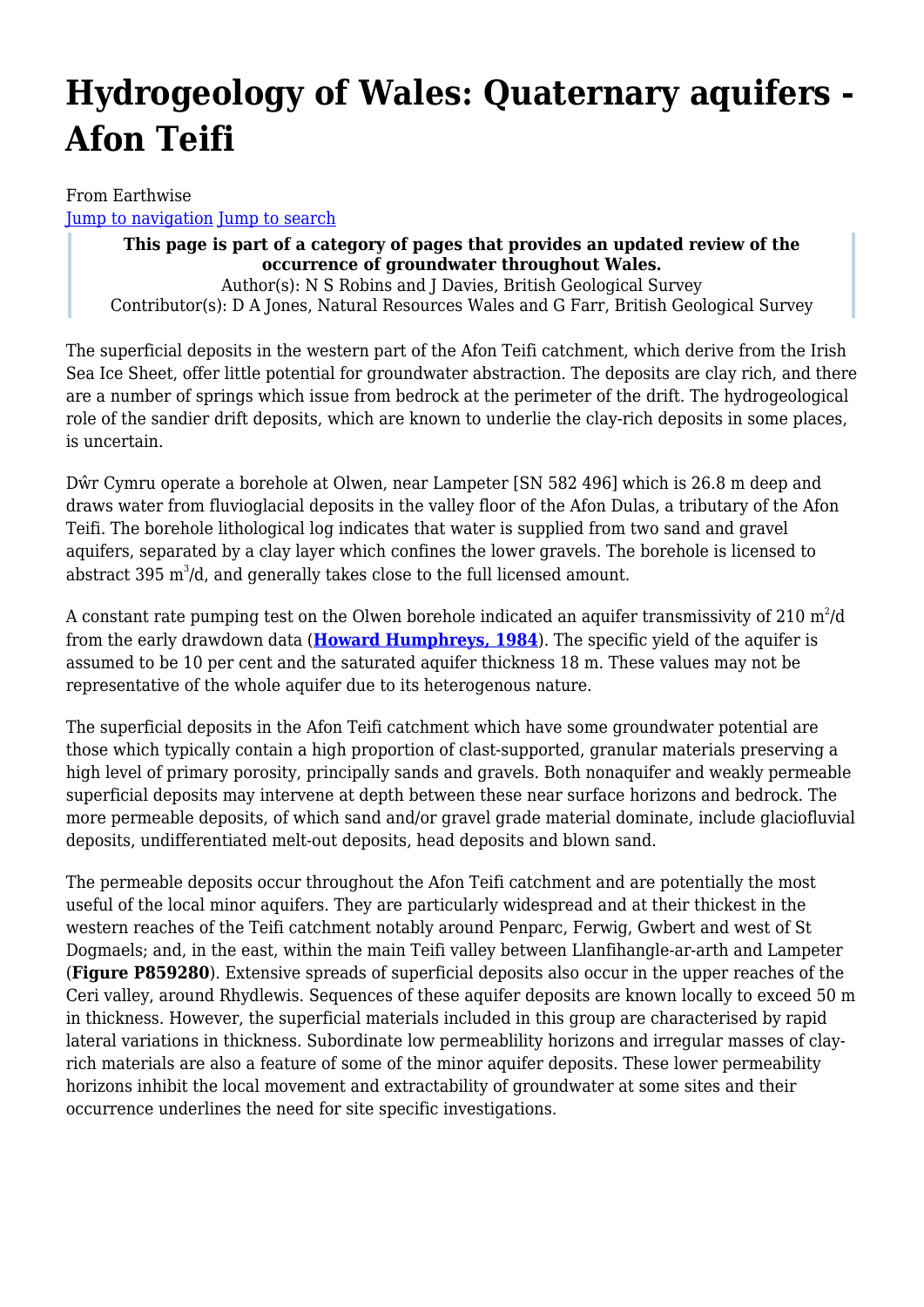

Distribution of superficial deposits in Afon Teifi showing borehole well and spring locations (after Robins et al., 2000). P859280.

There are a variety of estuarine alluvial deposits which occupy the tidal reaches of the lower Afon Teifi. These include tidal river, salt marsh, marine shoreface and beach deposits which have a collective potential as brackish groundwater aquifers. The most widespread and thickest developments of these various alluvial aquifers are associated with the modern courses of the Afon Teifi and its largest tributaries including the Afon Cych, Afon Ceri, Afon Tyweli, Nant Cledlyn and Afon Grannell. However, in contrast with other river systems in the region, such as the Afon Rheidol, the alluvial sequences of the Afon Teifi and its tributaries are relatively thin. The highest river terraces may be underlain by several metres of gravel dominated material, but in many areas the present day floodplains of the catchment may be underlain by alluvial deposits more or less equal in thickness to the bank height of the present river or its tributaries. These attenuated alluvial sequences reflect the net prevalence, since late glacial times, of incision over deposition throughout this river system. Moreover, thick sequences of clay-rich, glacial materials with little aquifer potential, including tills and glaciolacustrine deposits, are likely to underlie much of the alluvial belts in the valley, further limiting their potential for large volume groundwater abstraction.

The various low permeability superficial deposits which occur in Afon Teifi are typically clay-rich materials principally till and glaciolacustrine deposits. The distribution of these weakly permeable deposits has an important bearing on the geometry of associated drift aquifers and on the movement of groundwater into and within adjacent solid and drift aquifers (**[Robins et al., 2000](http://earthwise.bgs.ac.uk/index.php/Hydrogeology_of_Wales:_References)**). It is particularly significant as a factor in determining the vulnerability of the catchment bedrock aquifers to pollution. Low permeability drift deposits commonly overlie surface drift aquifers and surface runoff from these materials represents an important means of groundwater recharge for both solid and drift aquifers. **Figure P859281** shows both solid and drift aquifers, and distinguishes those areas in which drift aquifers and low permeability drift deposits occur in close association, within which vertical groundwater movement is restricted.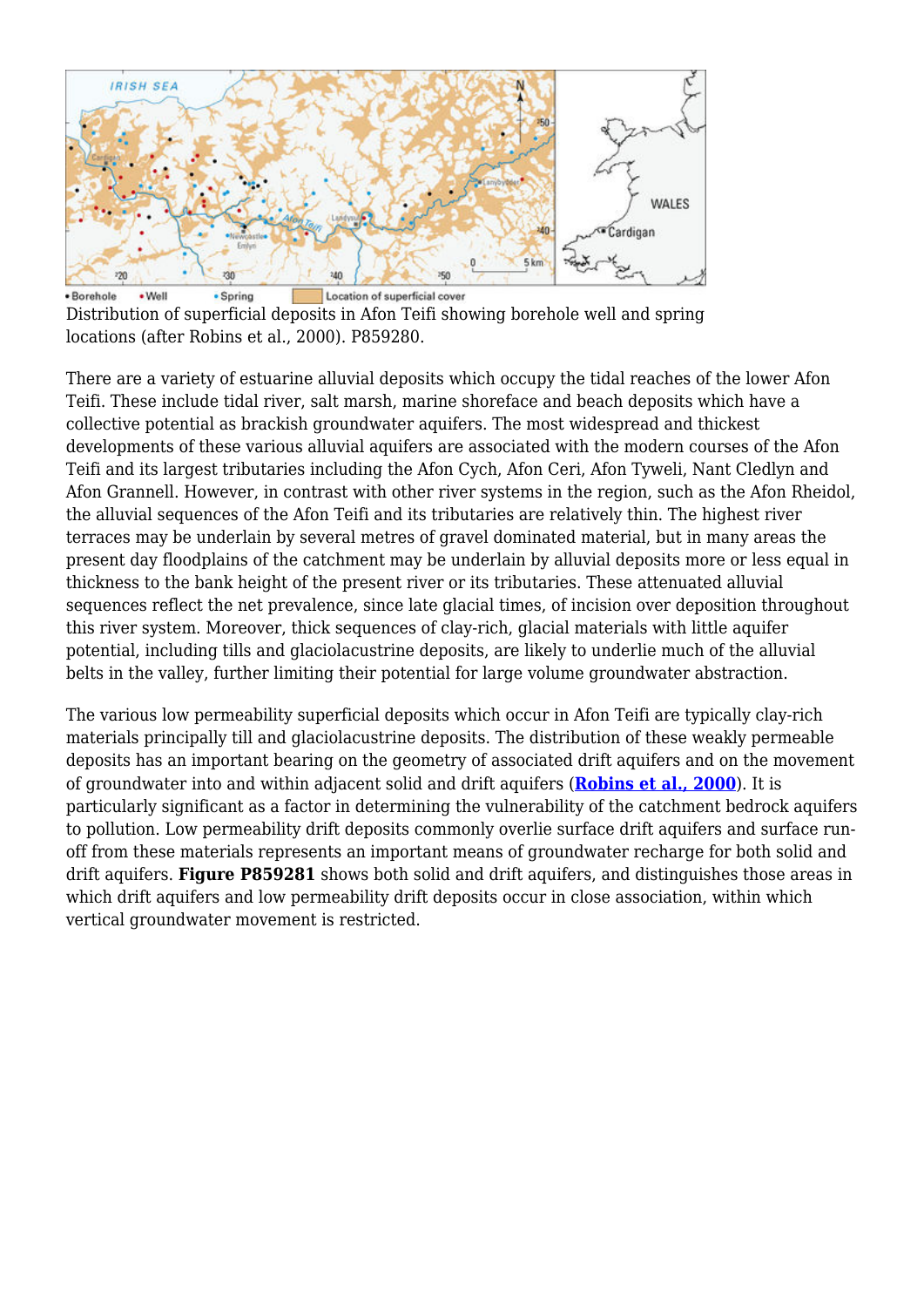

Schematic section of the central part of the Lower Afon Teifi showing the main flow components (after Robins et al., 2000). P859281.

# **Hydrogeology of Wales - contents**

**[Summary](http://earthwise.bgs.ac.uk/index.php/Hydrogeology_of_Wales:_Summary)** 

[Acknowledgements](http://earthwise.bgs.ac.uk/index.php/Hydrogeology_of_Wales:_Acknowledgements)

[Introduction](http://earthwise.bgs.ac.uk/index.php/Hydrogeology_of_Wales:_Introduction)

[Geology and Groundwater](http://earthwise.bgs.ac.uk/index.php/Hydrogeology_of_Wales:_Introduction_-_geology_and_groundwater)

[Topography, climate, land use and natural resources](http://earthwise.bgs.ac.uk/index.php/Hydrogeology_of_Wales:_Introduction_-_topography,_climate,_land_use_and_natural_resources)

[Groundwater regulation](http://earthwise.bgs.ac.uk/index.php/Hydrogeology_of_Wales:_Introduction_-_groundwater_regulation)

[Issues](http://earthwise.bgs.ac.uk/index.php/Hydrogeology_of_Wales:_Introduction_-_issues)

[Precambrian and Cambrian](http://earthwise.bgs.ac.uk/index.php/Hydrogeology_of_Wales:_Precambrian_and_Cambrian_aquifers)

[Groundwater occurrence in the Precambrian and Monian Supergroup](http://earthwise.bgs.ac.uk/index.php/Hydrogeology_of_Wales:_Precambrian_and_Cambrian_aquifers_-_groundwater_occurrence_in_the_Precambrian_and_Monian_Supergroup)

[Groundwater occurrence in the Cambrian](http://earthwise.bgs.ac.uk/index.php/Hydrogeology_of_Wales:_Precambrian_and_Cambrian_aquifers_-_groundwater_occurrence_in_the_Cambrian)

[Ordovician and Silurian](http://earthwise.bgs.ac.uk/index.php/Hydrogeology_of_Wales:_Ordovician_and_Silurian_aquifers)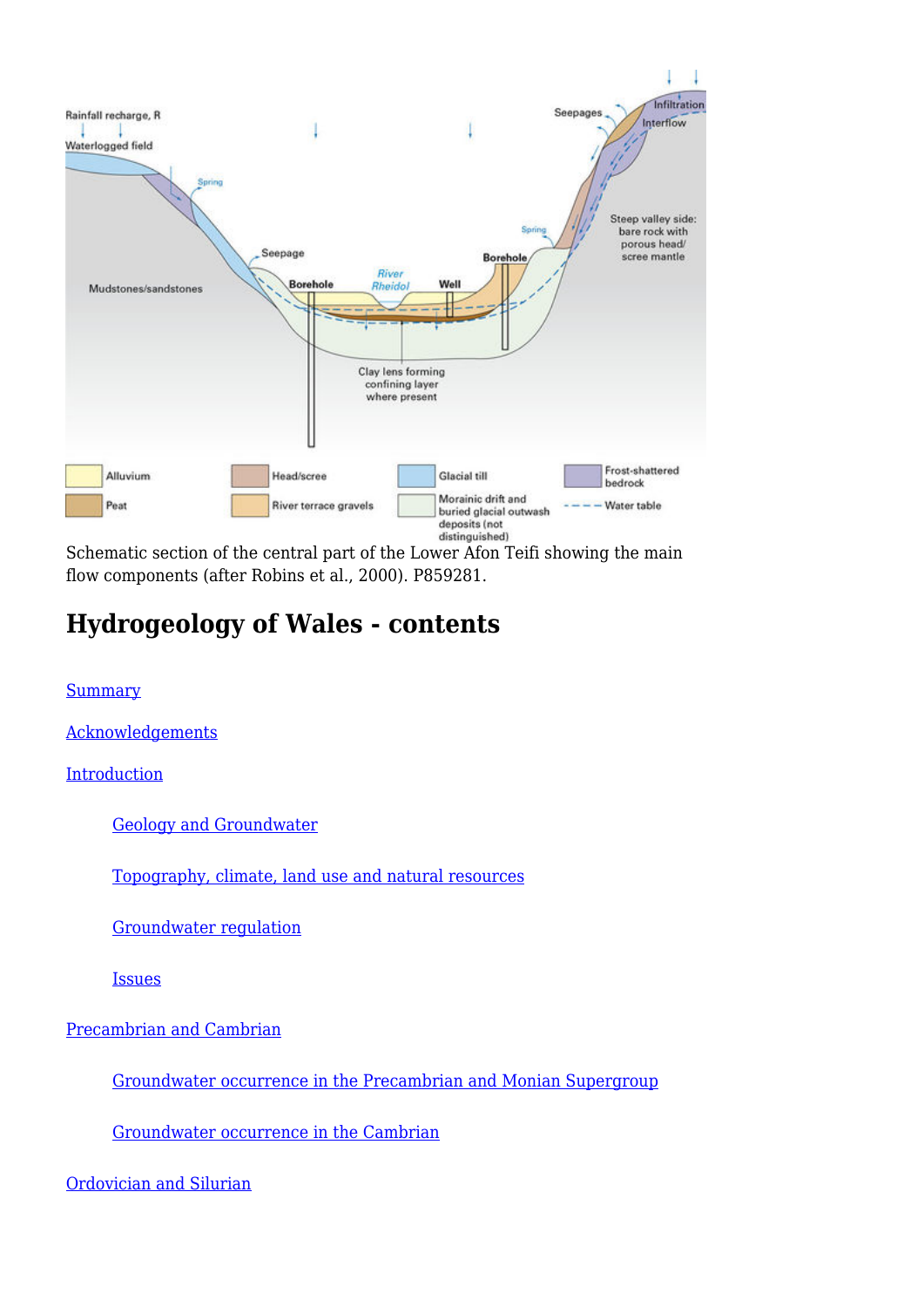[Groundwater occurrences](http://earthwise.bgs.ac.uk/index.php/Hydrogeology_of_Wales:_Ordovician_and_Silurian_aquifers_-_groundwater_occurrences)

[Groundwater studies](http://earthwise.bgs.ac.uk/index.php/Hydrogeology_of_Wales:_Ordovician_and_Silurian_aquifers_-_groundwater_studies)

[Groundwater chemistry](http://earthwise.bgs.ac.uk/index.php/Hydrogeology_of_Wales:_Ordovician_and_Silurian_aquifers_-_groundwater_chemistry)

#### [The Old Red Sandstone](http://earthwise.bgs.ac.uk/index.php/Hydrogeology_of_Wales:_The_Old_Red_Sandstone_aquifer)

[Groundwater occurrences](http://earthwise.bgs.ac.uk/index.php/Hydrogeology_of_Wales:_The_Old_Red_Sandstone_aquifer_-_groundwater_occurrences)

[Groundwater chemistry](http://earthwise.bgs.ac.uk/index.php/Hydrogeology_of_Wales:_The_Old_Red_Sandstone_aquifer_-_groundwater_chemistry)

**[Carboniferous](http://earthwise.bgs.ac.uk/index.php/Hydrogeology_of_Wales:_Carboniferous_aquifers)** 

[Carboniferous Limestone](http://earthwise.bgs.ac.uk/index.php/Hydrogeology_of_Wales:_Carboniferous_aquifers_-_the_Carboniferous_Limestone_aquifer)

[Marros Group](http://earthwise.bgs.ac.uk/index.php/Hydrogeology_of_Wales:_Carboniferous_aquifers_-_the_Marros_Group)

[Modelling the South Wales Coalfield](http://earthwise.bgs.ac.uk/index.php/Hydrogeology_of_Wales:_Carboniferous_aquifers_-_modelling_the_South_Wales_Coalfield)

[Coal Measures facies](http://earthwise.bgs.ac.uk/index.php/Hydrogeology_of_Wales:_Carboniferous_aquifers_-_the_Coal_Measures_facies)

[Groundwater quality in the South Wales Coalfield](http://earthwise.bgs.ac.uk/index.php/Hydrogeology_of_Wales:_Carboniferous_aquifers_-_groundwater_quality_in_the_South_Wales_Coalfield)

#### [Permo-Triassic and Jurassic](http://earthwise.bgs.ac.uk/index.php/Hydrogeology_of_Wales:_Permo-Triassic_and_Jurassic_aquifers)

[Vale of Clwyd](http://earthwise.bgs.ac.uk/index.php/Hydrogeology_of_Wales:_Permo-Triassic_and_Jurassic_aquifers_-_Vale_of_Clwyd)

[Cheshire Basin, Dee catchment](http://earthwise.bgs.ac.uk/index.php/Hydrogeology_of_Wales:_Permo-Triassic_and_Jurassic_aquifers_-_Cheshire_Basin_-_Dee_catchment)

[South Wales](http://earthwise.bgs.ac.uk/index.php/Hydrogeology_of_Wales:_Permo-Triassic_and_Jurassic_aquifers_-_South_Wales)

#### [Quaternary aquifers](http://earthwise.bgs.ac.uk/index.php/Hydrogeology_of_Wales:_Quaternary_aquifers)

[Groundwater occurrences](http://earthwise.bgs.ac.uk/index.php/Hydrogeology_of_Wales:_Quaternary_aquifers_-_groundwater_occurrences)

Afon Teifi

[Upper Lugg catchment](http://earthwise.bgs.ac.uk/index.php/Hydrogeology_of_Wales:_Quaternary_aquifers_-_the_Upper_Lugg_catchment)

[Afon Cynffig coastal plain](http://earthwise.bgs.ac.uk/index.php/Hydrogeology_of_Wales:_Quaternary_aquifers_-_Afon_Cynffig_coastal_plain)

[Whiteford Sands](http://earthwise.bgs.ac.uk/index.php/Hydrogeology_of_Wales:_Quaternary_aquifers_-_Whiteford_Sands)

[Newborough Warren](http://earthwise.bgs.ac.uk/index.php/Hydrogeology_of_Wales:_Quaternary_aquifers_-_Newborough_Warren)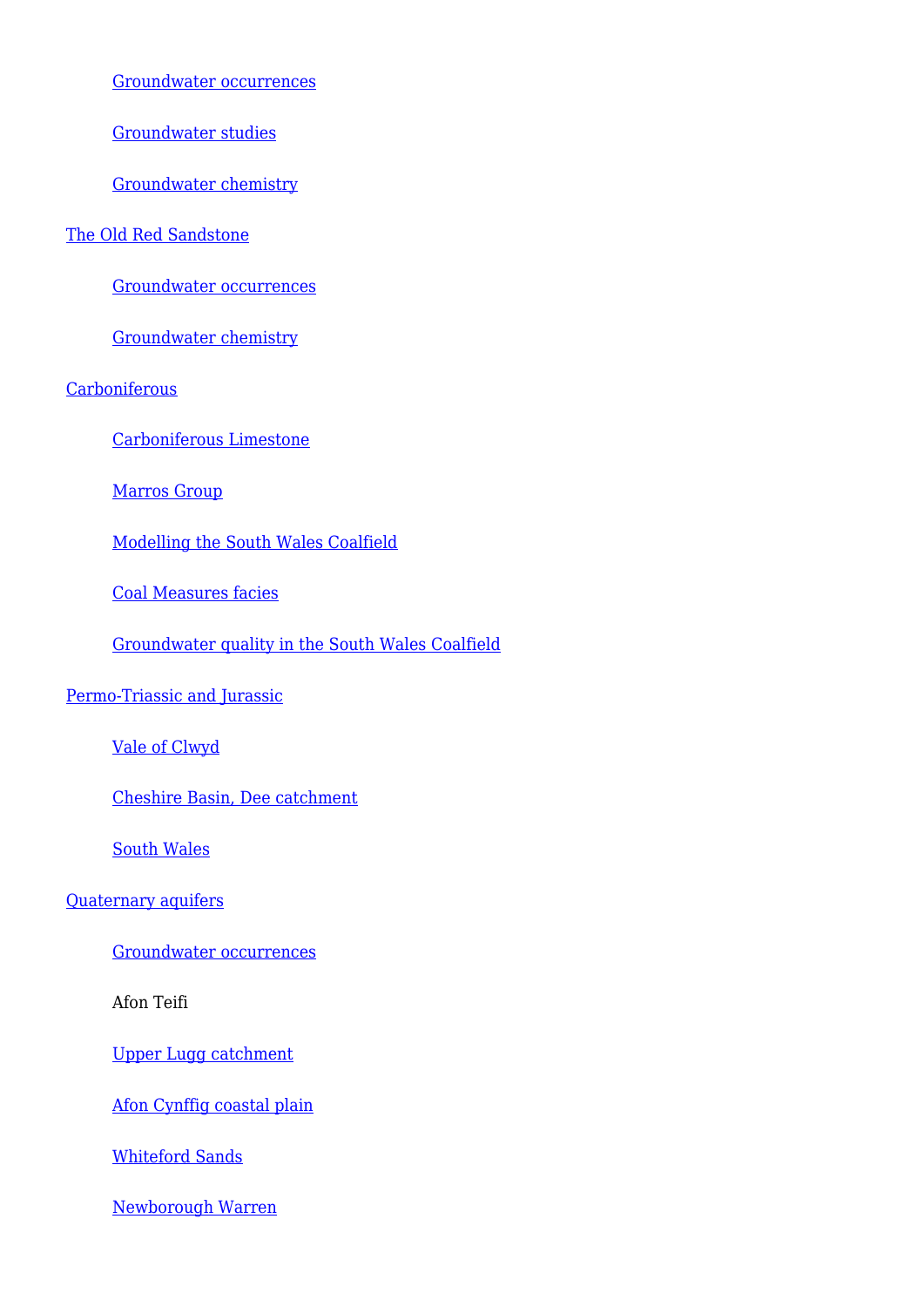[Management and regulation of groundwater](http://earthwise.bgs.ac.uk/index.php/Hydrogeology_of_Wales:_Management_and_regulation_of_groundwater)

[Groundwater abstraction](http://earthwise.bgs.ac.uk/index.php/Hydrogeology_of_Wales:_Management_and_regulation_of_groundwater_-_groundwater_abstraction)

[Need for management](http://earthwise.bgs.ac.uk/index.php/Hydrogeology_of_Wales:_Management_and_regulation_of_groundwater_-_need_for_management)

[Groundwater pollution](http://earthwise.bgs.ac.uk/index.php/Hydrogeology_of_Wales:_Management_and_regulation_of_groundwater_-_groundwater_pollution)

[Management tools and future issues](http://earthwise.bgs.ac.uk/index.php/Hydrogeology_of_Wales:_Management_and_regulation_of_groundwater_-_management_tools_and_future_issues)

**[References](http://earthwise.bgs.ac.uk/index.php/Hydrogeology_of_Wales:_References)** 

Retrieved from '[http://earthwise.bgs.ac.uk/index.php?title=Hydrogeology\\_of\\_Wales:\\_Quaternary\\_aquifers\\_-\\_Afon\\_Tei](http://earthwise.bgs.ac.uk/index.php?title=Hydrogeology_of_Wales:_Quaternary_aquifers_-_Afon_Teifi&oldid=25673) [fi&oldid=25673'](http://earthwise.bgs.ac.uk/index.php?title=Hydrogeology_of_Wales:_Quaternary_aquifers_-_Afon_Teifi&oldid=25673) [Category](http://earthwise.bgs.ac.uk/index.php/Special:Categories):

[Hydrogeology of Wales](http://earthwise.bgs.ac.uk/index.php/Category:Hydrogeology_of_Wales)

# **Navigation menu**

## **Personal tools**

- Not logged in
- [Talk](http://earthwise.bgs.ac.uk/index.php/Special:MyTalk)
- [Contributions](http://earthwise.bgs.ac.uk/index.php/Special:MyContributions)
- [Log in](http://earthwise.bgs.ac.uk/index.php?title=Special:UserLogin&returnto=Hydrogeology+of+Wales%3A+Quaternary+aquifers+-+Afon+Teifi&returntoquery=action%3Dmpdf)
- [Request account](http://earthwise.bgs.ac.uk/index.php/Special:RequestAccount)

### **Namespaces**

- [Page](http://earthwise.bgs.ac.uk/index.php/Hydrogeology_of_Wales:_Quaternary_aquifers_-_Afon_Teifi)
- [Discussion](http://earthwise.bgs.ac.uk/index.php?title=Talk:Hydrogeology_of_Wales:_Quaternary_aquifers_-_Afon_Teifi&action=edit&redlink=1)

 $\Box$ 

### **Variants**

### **Views**

- [Read](http://earthwise.bgs.ac.uk/index.php/Hydrogeology_of_Wales:_Quaternary_aquifers_-_Afon_Teifi)
- [View source](http://earthwise.bgs.ac.uk/index.php?title=Hydrogeology_of_Wales:_Quaternary_aquifers_-_Afon_Teifi&action=edit)
- [View history](http://earthwise.bgs.ac.uk/index.php?title=Hydrogeology_of_Wales:_Quaternary_aquifers_-_Afon_Teifi&action=history)
- [PDF Export](http://earthwise.bgs.ac.uk/index.php?title=Hydrogeology_of_Wales:_Quaternary_aquifers_-_Afon_Teifi&action=mpdf)

 $\Box$